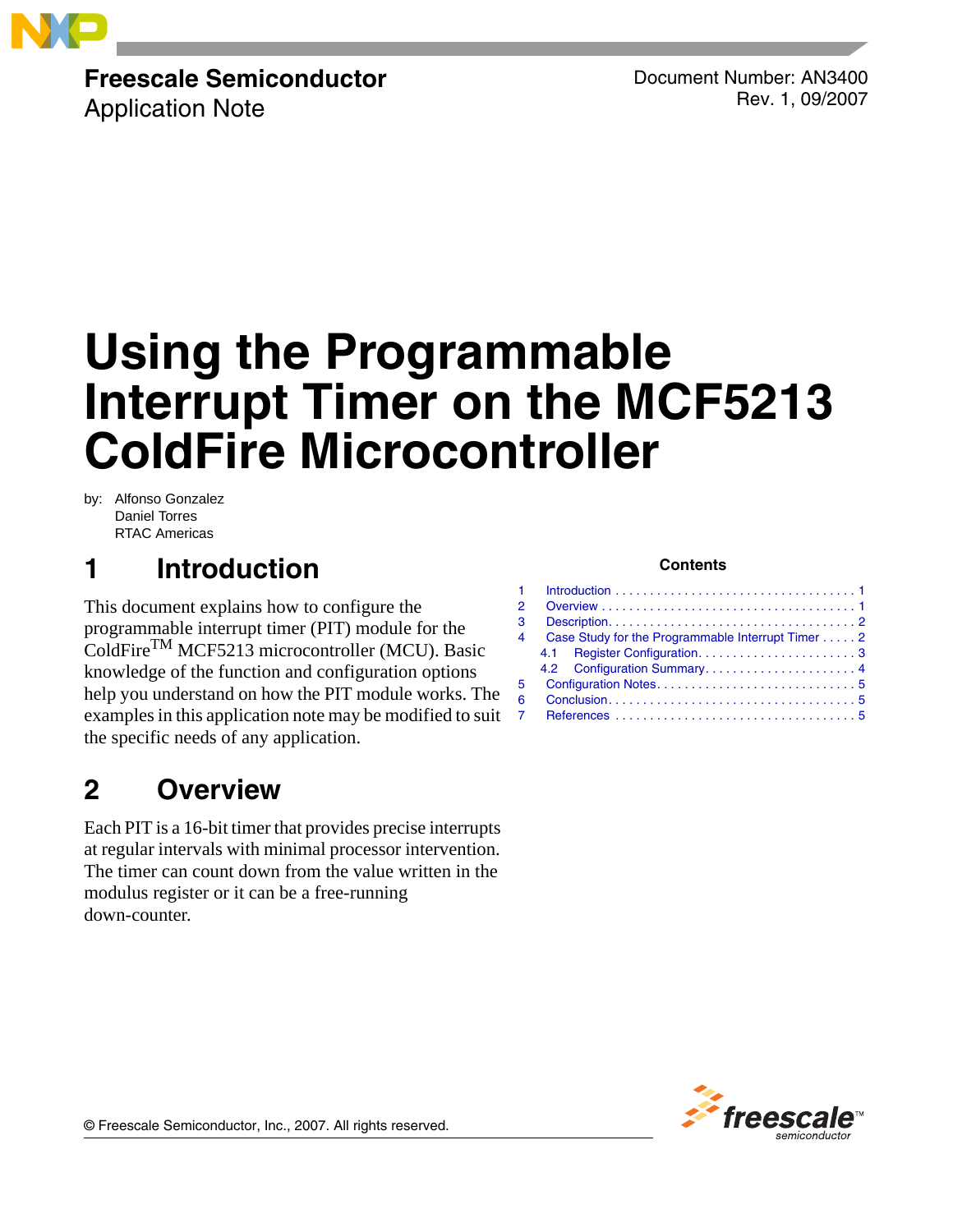

# <span id="page-1-0"></span>**3 Description**

The PIT generates a periodic interrupt request to the core when its counter reaches the 0 value. Each PIT channel uses two values to calculate the timeout value of the counter. Those values are:

- PIT prescaler Located in the PIT control and status register, this is a four-bit field with values that can vary between 0x0 and 0xF. This value divides the system clock by 2 (Prescaler Value)  $(1 - 32768)$ .
- PIT modulus value This value is stored on the PIT modulus register. This value is the counter value reloaded to the PIT's counter register every time it reaches 0 value.

The PIT's timeout value is given here:

**1/(Internal Bus clock) \* 2(Prescaler Value+1) \* Module Value = Time (seg).** *Eqn. 1*

# <span id="page-1-1"></span>**4 Case Study for the Programmable Interrupt Timer**

The example code is intended to show how the PIT works, generating an interrupt request to turn on and off an LED using the two PIT channels and a GPIO port. For this example, the M5213EVB MCU was used, so the LEDs 0 and 1 of the port C were used. The LED0 is turned off/on every second and the LED1 is turned on/off every two seconds. Each interrupt request has a different interrupt level and priority (for more information on the interrupt controller, refer to Chapter 12, "Interrupt Controller Module," of the MCF5213 Reference Manual). According to the level and priority, one interrupt service routine (ISR) interrupts in the middle of the other with lower priority ISR. For this demo, the PIT1 ISR has greater priority than PIT0 ISR.

The IntConfig function clears the PIT0's and PIT1's vectors bit (one at the time) in the interrupt mask register (IMR) to enable the interrupt request from the PIT's vectors; it also configures the interrupt level and priority for the designed vectors and assigns the handler function to the PIT0 and PIT1 vectors. The function can be used to configure any user interrupt vector of the MCF5213 MCU. [Figure 1](#page-2-1) shows the flow chart of the function.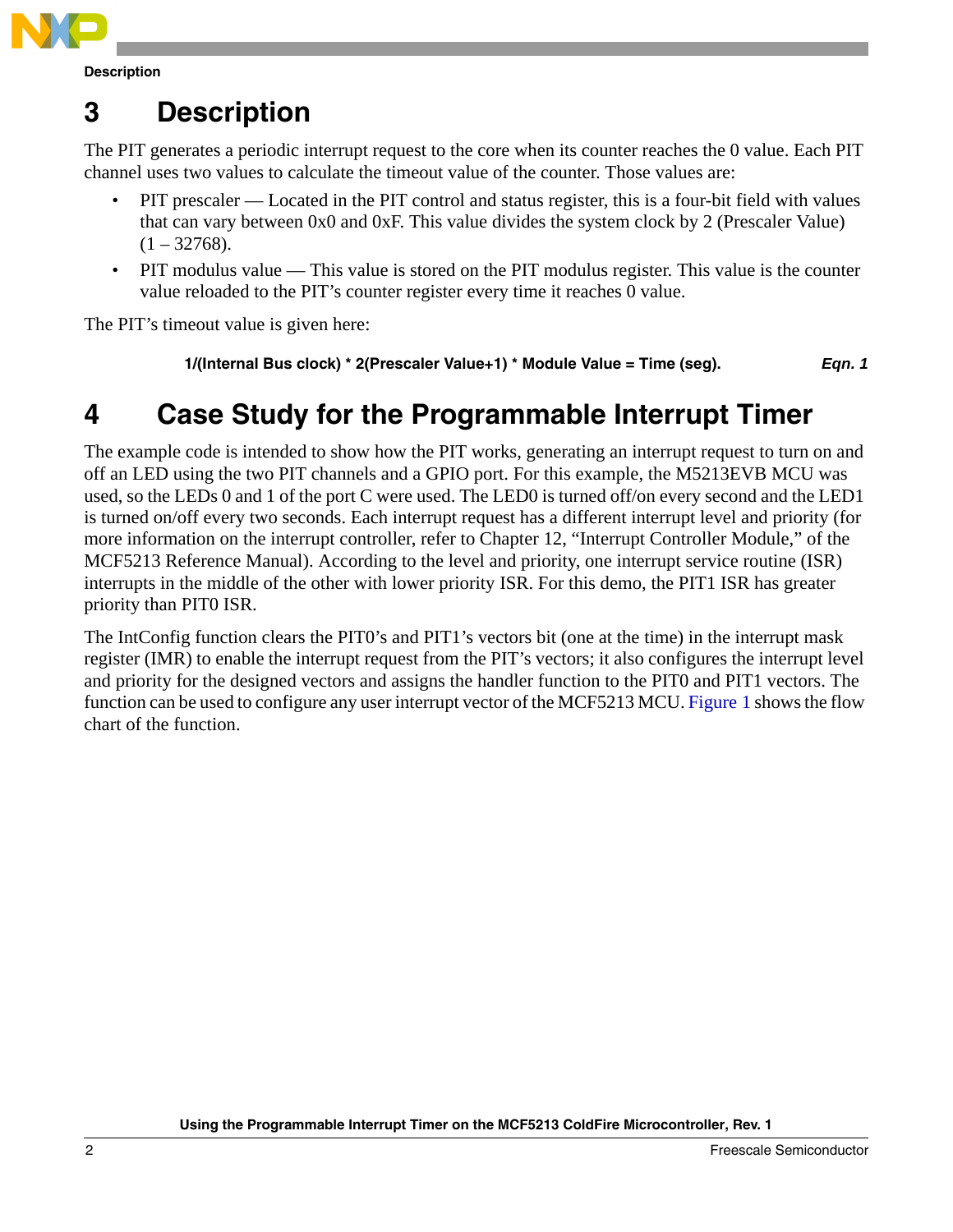

**Case Study for the Programmable Interrupt Timer**



<span id="page-2-1"></span>**Figure 1. Interrupt Enabler Flowchart**

<span id="page-2-2"></span>**Figure 2. PIT Initialization Flowchart**

The PIT initialization function configures the PIT channels. One to generate an interrupt request every second; and the second PIT to generate an interrupt every two seconds. [Figure 2](#page-2-2) follows the process of this function.

The functionality of the ISR for both PITs is the same (see [Figure 3](#page-2-3)). It turns on the LED 0 or the LED 1 (PIT0 manages LED 0 and PIT1 manages LED 1) if the LED is off, or it turns the LED off if it is on. The frequency of the signal driven by the LED is twice the PIT's timeout value.



**Figure 3. PIT Interrupt Service Routine Flowchart**

### <span id="page-2-3"></span><span id="page-2-0"></span>**4.1 Register Configuration**

The following sections explain how the PITInit function initializes the registers.

### **4.1.1 PIT Control and Status Register (PCSR)**

[Figure 4](#page-3-1) shows the configured PCSR. The following code lines load the initialization value of the register:

**Using the Programmable Interrupt Timer on the MCF5213 ColdFire Microcontroller, Rev. 1**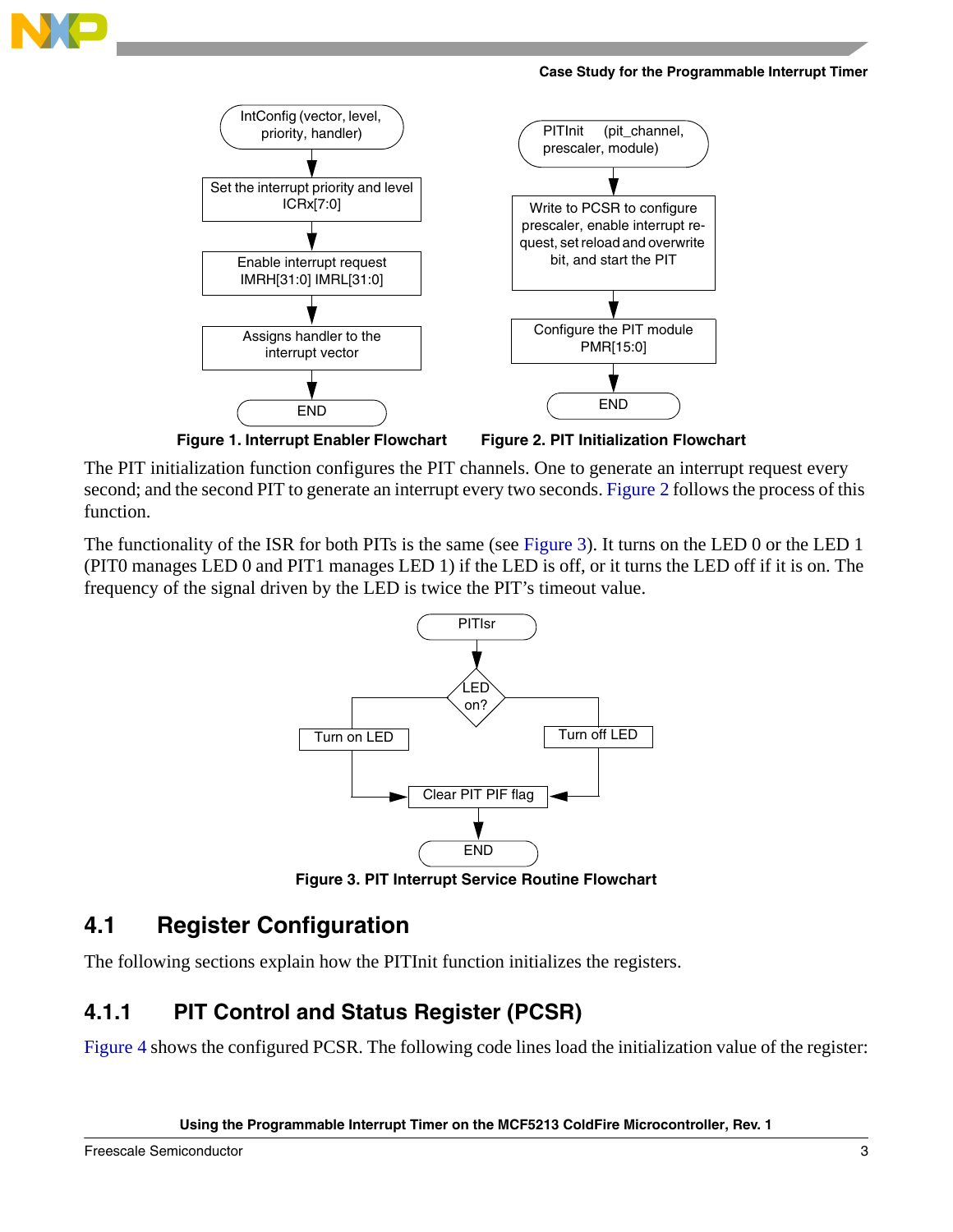# **Case Study for the Programmable Interrupt Timer**

```
MCF_PIT_PCSR(pit) |= MCF_PIT_PCSR_PIF; /*clear PIT interrupt flag*/
MCF_PIT_PCSR(pit) =(MCF_PIT_PCSR_PRE(prescaler) /*defines prescaler*/
                    /*interrup enable*/
                    |MCF_PIT_PCSR_PIE 
                    /*reset counter when write to PMR*/
                    |MCF_PIT_PCSR_OVW 
                    /*reload module value when counter reaches 0*/
                    |MCF_PIT_PCSR_RLD 
                    /*enable PIT*/
                    |MCF_PIT_PCSR_EN);
```

| IPSBAR 0x15_0000 (PCSR0)<br>Access: Supervisor<br>Offset 0x16_0000 (PCSR1)<br>read/write |    |    |    |    |            |    |   |   |   |             |   |                  |            |     |            |    |
|------------------------------------------------------------------------------------------|----|----|----|----|------------|----|---|---|---|-------------|---|------------------|------------|-----|------------|----|
|                                                                                          | 15 | 14 | 13 | 12 | 11         | 10 | 9 | 8 |   | 6           | 5 | 4                | з          | 2   |            | 0  |
| R                                                                                        | 0  |    | 0  | 0  | <b>PRE</b> |    |   |   | 0 | <b>DOZE</b> |   | <b>DBG</b><br>OW | <b>PIE</b> | PIF | <b>RLD</b> | EN |
| w                                                                                        |    |    |    |    |            |    |   |   |   |             |   |                  |            | w1c |            |    |
| Reset                                                                                    | 0  |    |    | 0  | 0          |    |   | 0 | 0 |             | 0 |                  |            |     |            | 0  |
| Written                                                                                  | 0  |    | 0  | 0  |            |    |   |   | 0 |             |   |                  |            |     |            |    |



### <span id="page-3-1"></span>**4.1.2 PIT Modulus Register (PMR)**

In the code line below the module value is written to the PMR. [Figure 5](#page-3-2) shows the module value for this example.

MCF\_PIT\_PMR(pit) = MCF\_PIT\_PMR\_PM(module); /\*write module to PMR\*/





### <span id="page-3-2"></span><span id="page-3-0"></span>**4.2 Configuration Summary**

The following steps are needed to configure the PIT module:

- Calculate the modulus value to generate the desire interrupt frequency
- Configure the interrupt control module to enable the PIT's interrupt requests
- Configure the PCSR to set all the desired features of the PIT and enable the PIT
- Write the modulus value to the PMR to reload the PIT counter register (PCNTR) after it reaches zero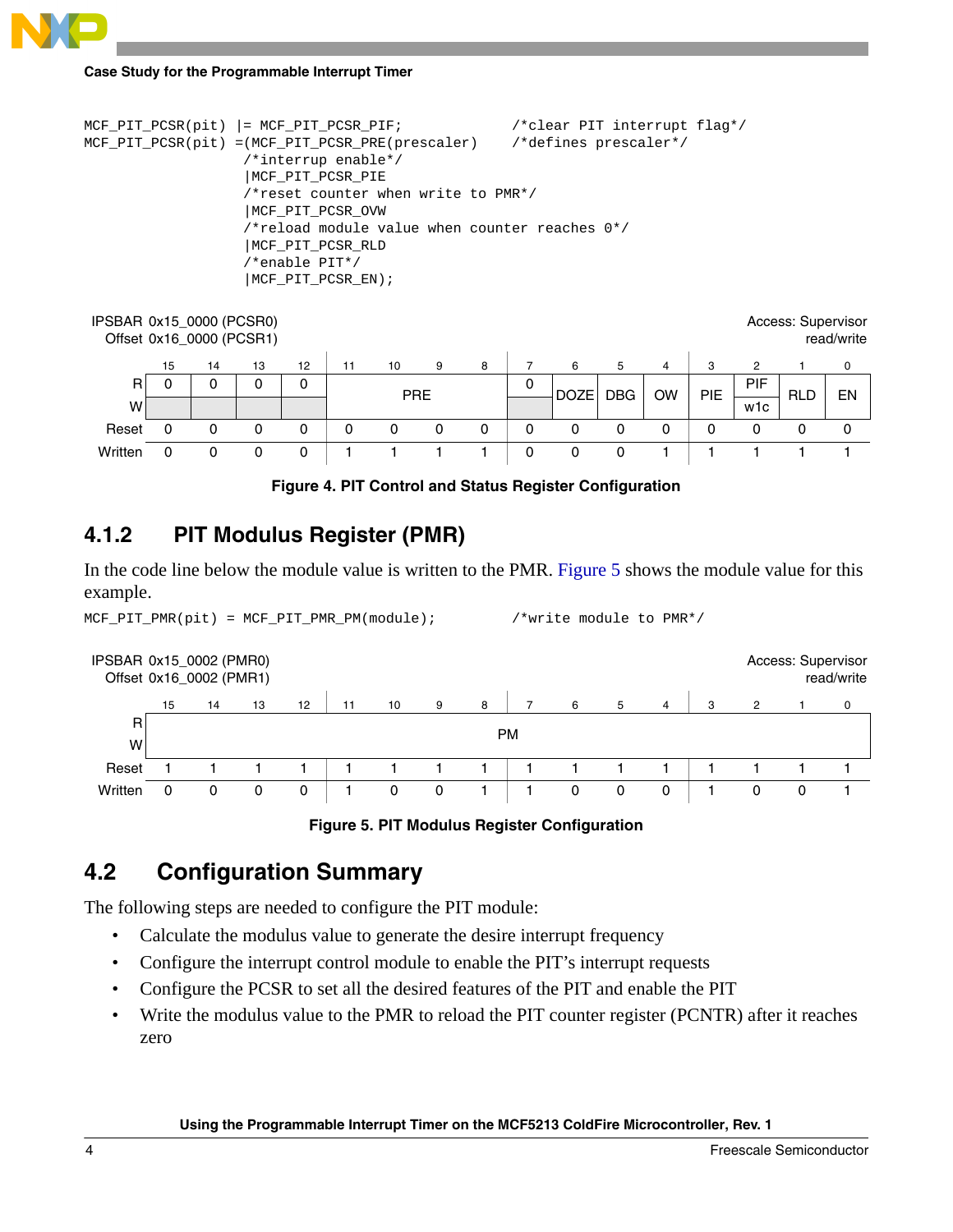

## <span id="page-4-0"></span>**5 Configuration Notes**

The following details are important when configuring the PIT:

- The PCNTR cannot be written. It can only be modified by writing to the PMR when the OVW bit is set.
- The order of the initialization process is important if a desired modulus value is needed. First, configure the PCSR and set the overwrite (OVW) bit. Then, write the PMR. This causes the PCNTR to load the PMR value to the PCNTR.
- The PCNTR's reset value is 0xFFFF.

# <span id="page-4-1"></span>**6 Conclusion**

The PIT is the easiest way to generate a periodic interrupt on the Coldfire MCF5213. It could be used to perform many routines, from periodic signals to scheduling functions. Also, the PIT has only two registers that can be configured and a very easy to calculate timeout value.

# <span id="page-4-2"></span>**7 References**

Find the newest software updates and configuration files for the MCF5213 at www.freescale.com.

The M5213EVB development board employs PIT software demo.

For more information on the programmable interrupt timer module, refer to MCF5213 ColdFire Integrated Microcontroller Reference Manual at www.freescale.com.

The PITSoftwareDemo software was developed in CodeWarrior for ColdFire V6.3.

Download the source files for PITSoftwareDemo software (PITSoftwareDemo.zip) from www.freescale.com.